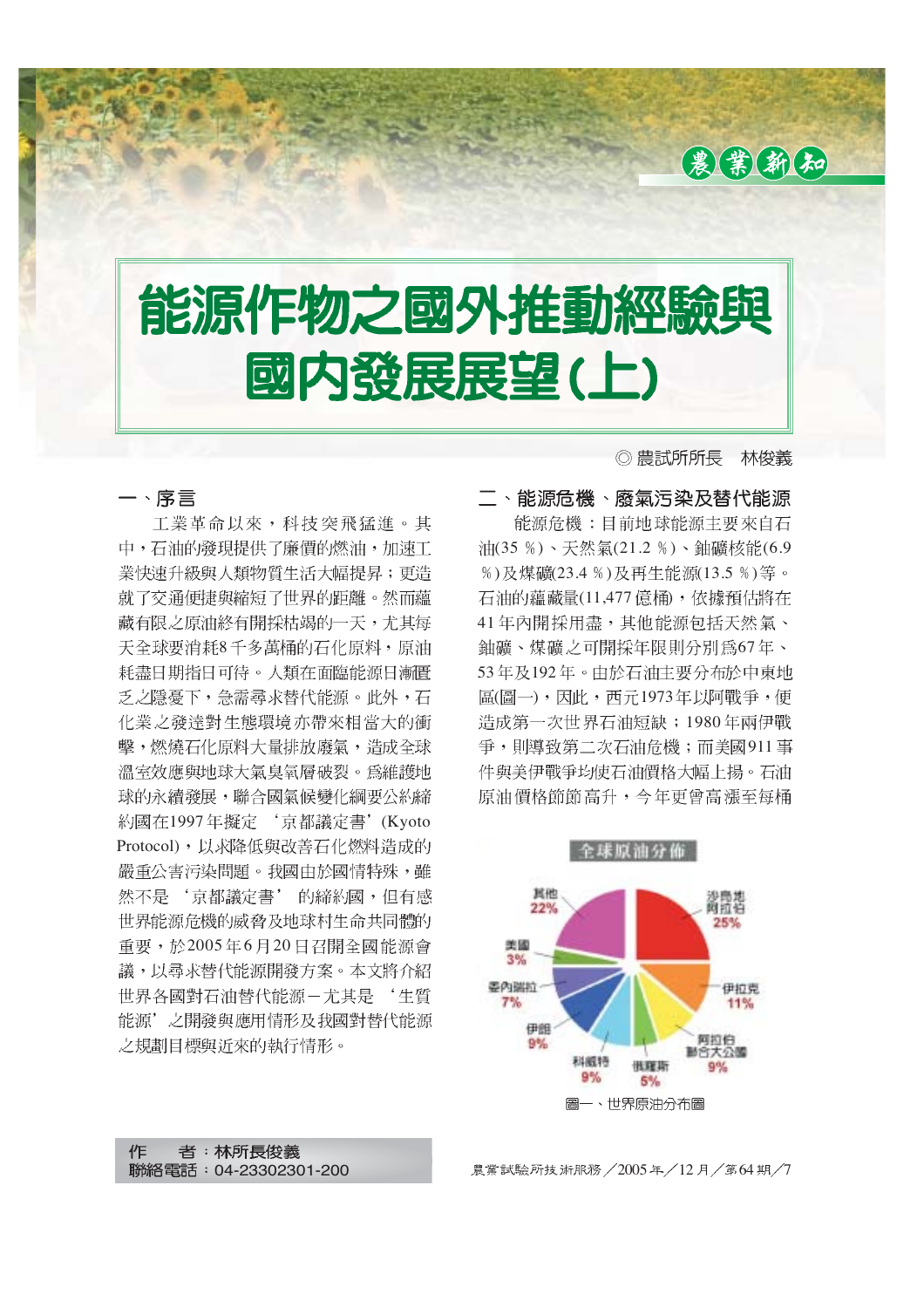70 美元以上(圖二、三), 所以世界各國無不竭 盡全力,設法提高能源的使用效率,或積極開 發可以替代石油的其他能源,而生質能源為其 中重要項目之一。

廢氣污染與京都議定書:工業革命後地 球大氣中二氧化碳的濃度由1880年之290 ppm 1989~2005 布蘭特原油(Brent)價格與勢圖



圖二、近十年世界石油原油價格趨勢圖



圖三、我國車用汽油及柴油年消費量及價格變化趨勢 資料來源:經濟部能源局,油價資訊管理與分析系統-能源統計資料 (核能所)<br>\* 生質柴油價格參考Fuel Ethanol & Biodiesel Report, Vol. 2, Issue 18, Oil Price Information Service

國際酒精價格參考Ethanol Price Risk Management, 2005 Fuel Ethanol Workshop, Chicago Board of Trade (2005) 國際柴油價格參考California Energy Commission統計資料(www.energy.ca.gov/gasoline/)



農業試驗所技術服務 / 2005年/12月/第64期/8

上升至2004年的380 ppm, 此與每天全球要消 耗8千多萬桶的石化原料有密切關係。緣此, 燃燒石化原料的後果是導致全球溫室效應與地 球大氣臭氧層破裂,嚴重破壞地球生態環境。 為維護地球之永續經營,「聯合國氣候變化綱 要公約(UN-FCCC) 遞約國 」, 於1997年在日本 京都召開第三次締約國大會時擬定,會中同意 要針對造成「溫室效應」、「全球暖化」的人 為氣體加以管制,以降低其公害污染。京都議 定書(Kyoto Protocol)所列入管制的氣體有二氧 化碳、甲烷、氧化亞氮、氫氟氯碳化物、全氟 碳化物及六氟化硫等六種燃燒排放廢氣。管制 的第一階段目標是在2008年到2012年之間, 受管制的六種氣體的總排放量平均值,要比 1990年減少5.2%,而我國現今溫室氣體排放 量達全球百分之一,排名世界第22位。

我國之能源現況:我國不生產石油,能 源供給以2004年為例,進口能源佔比重 98.0%,自產能源僅佔2.0%;按能源別來分, 以石油佔51.1% 最高,2004年台灣石油總消費 量達450 億公升(45 百萬公秉), 約4,000 億元, 煤炭佔32.8%居次,再其次依序為核能發電佔 7.5%、天然氣(含液化天然氣)佔7.3%、水力 發電佔1.3%(圖四)。

替代能源: 係指能替代石油等且不會增 加二氧化碳排放量的能源。替代能源有兩大 類,其一為'核能',其二為'再生能源'。 而再生能源又可分兩種: (1)自然能源: 包括 太陽能, 風力, 水力, 地熱、潮汐, 鹽差等非燃燒 與非核能所產生的能量;(2)生質能源:包括 固態廢棄衍生物(RDF)、生質柴油(Biodiesel)、生質酒精(Bio-ethanol)及活性污泥等。

#### 三、生質能源與能源作物

'生質能源'為一種極具開發潛力之再生 能源, 泛指由生物所產生之有機物質, 包括: 沼氣、稻殼、有機污泥等農業、畜牧業、工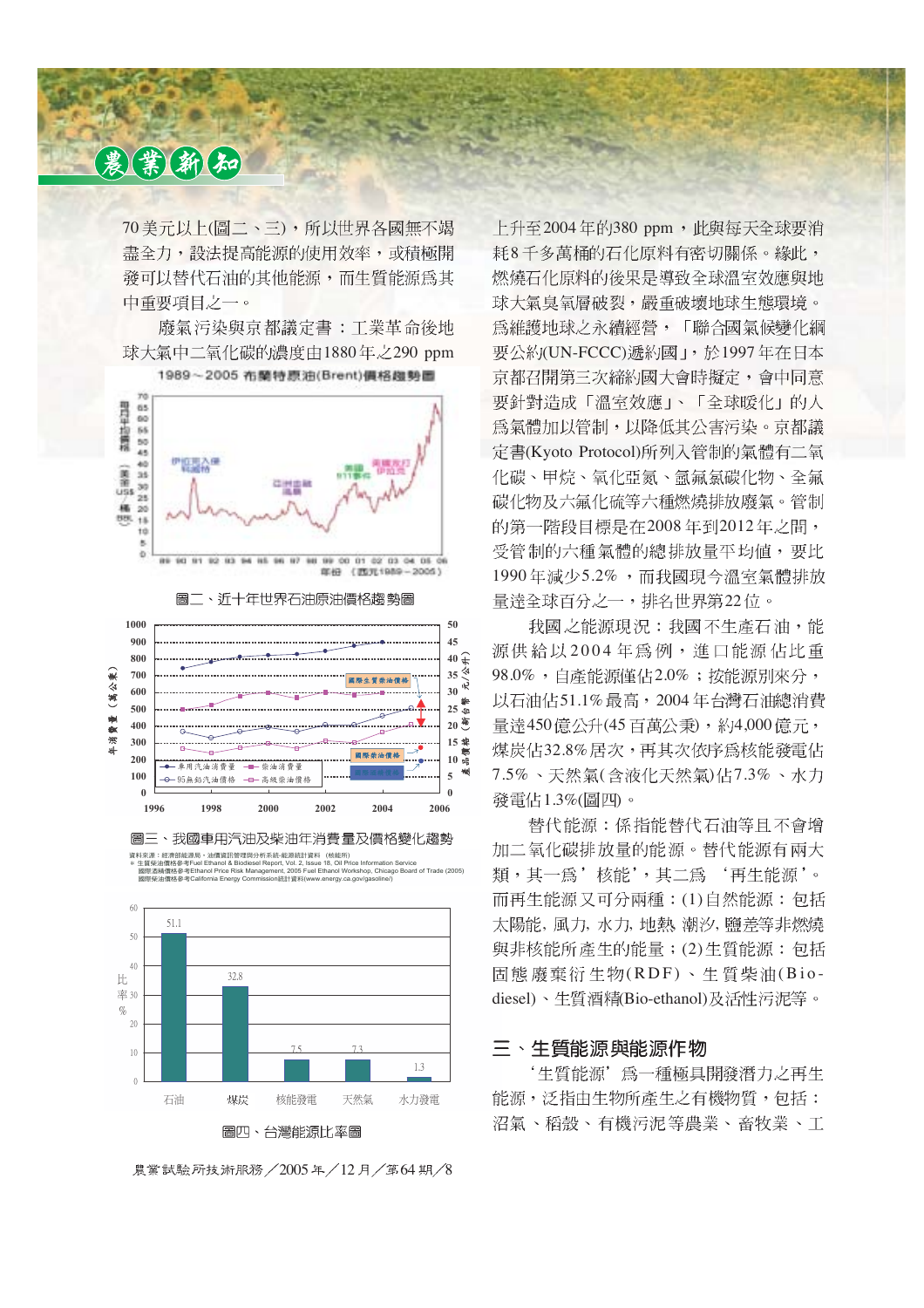

業、都市廢棄物以及能源作物等,經過焚化、 氣化、裂解、發酵等技術轉換成燃油、燃氣及 電力等可用之能源(圖五)。由於其兼具能源與 環保雙重貢獻,是國際公認最廣泛使用的再生 能源,約佔世界所有再生能源應用的三分之 二。估計未來台灣地區之應用潛力可達33億 公升(3.3百萬公秉)油當量,佔再生能源總潛力 的45-52%。

能源作物係指可利用作物生生不息的能量 生產方式,將太陽能經光合作用轉化成植物之 化學能(燃料之熱能),此種能量之轉化可在常 溫常壓下進行,是一種極具希望與效率的能源 生產方法。此種能源具備下列優點:(1)提供低 硫燃料;(2) 提供廉價能源(於某些條件下);(3) 將有機物轉化成燃料可減少環境污染(如垃圾 燃料);(4)與其他非傳統性能源相比較,技術 上的難題較少等。能源作物之種類與用途:能 源作物具備之特性包括(1)生長快、生產力高、 牛育期間短;(2)環境滴應性廣、容易栽培; (3) 高生質量與轉化能源效率高; (4) 生產成本 低,搬運容易。目前能源作物含括四大類:

1.柴薪作物:植體主要做為固體燃料。如 中國蘆葦(Miscanthus sinensis), 其特點為(1)生

長迅速,一季可生長達3公尺;(2)氣候適應性 廣;(3) 含水量低約20-30%,可燃燒完全;(4) 產量高,每公頃年產44噸;(5)管理成本低 廉,可採收多年。

2.油料作物:主要包括油菜、向日葵及大 豆,採收後經酯化製成生質柴油。以大豆 (Glycine max)為例, 其種子含油率約23%, 生 育期短,僅3-4個月,是十分具潛力的能源作 物。

3.澱粉類、糖料作物:澱粉類作物包括玉 米、甘藷及樹薯等,糖料作物則為甜高梁與甘 蔗。這些作物透過發酵過程可製成乙醇(酒 精),供作燃料或與汽油混合後,提供汽車使 用。而廢棄物如稻桿(殼)、蔗渣(莖葉)、林木 廢棄物及廢木屑(塊) 亦可提供製造酒精。以甘 (*Ipomoea batatas*) 可達43-49 噸, 澱粉含量最高達23%, 生育日 數短,僅150天,風土適應性廣,十分適官作 (*Manihot esculenta*) 能源作物特點為: (1) 耐酸、耐瘠與耐旱; (2) 耐病蟲害;(3)栽培粗放及(4)澱粉含量達20-40% · 甘蔗(Saccharum officinarum)做為能源作 物特點: (1) 含糖量達12-15%; (2) 屬 C4 作物,



圖五、生質能源轉化與利用方式流程圖(資料來源: 工研院)

農業試驗所技術服務/2005年/12月/第64期/9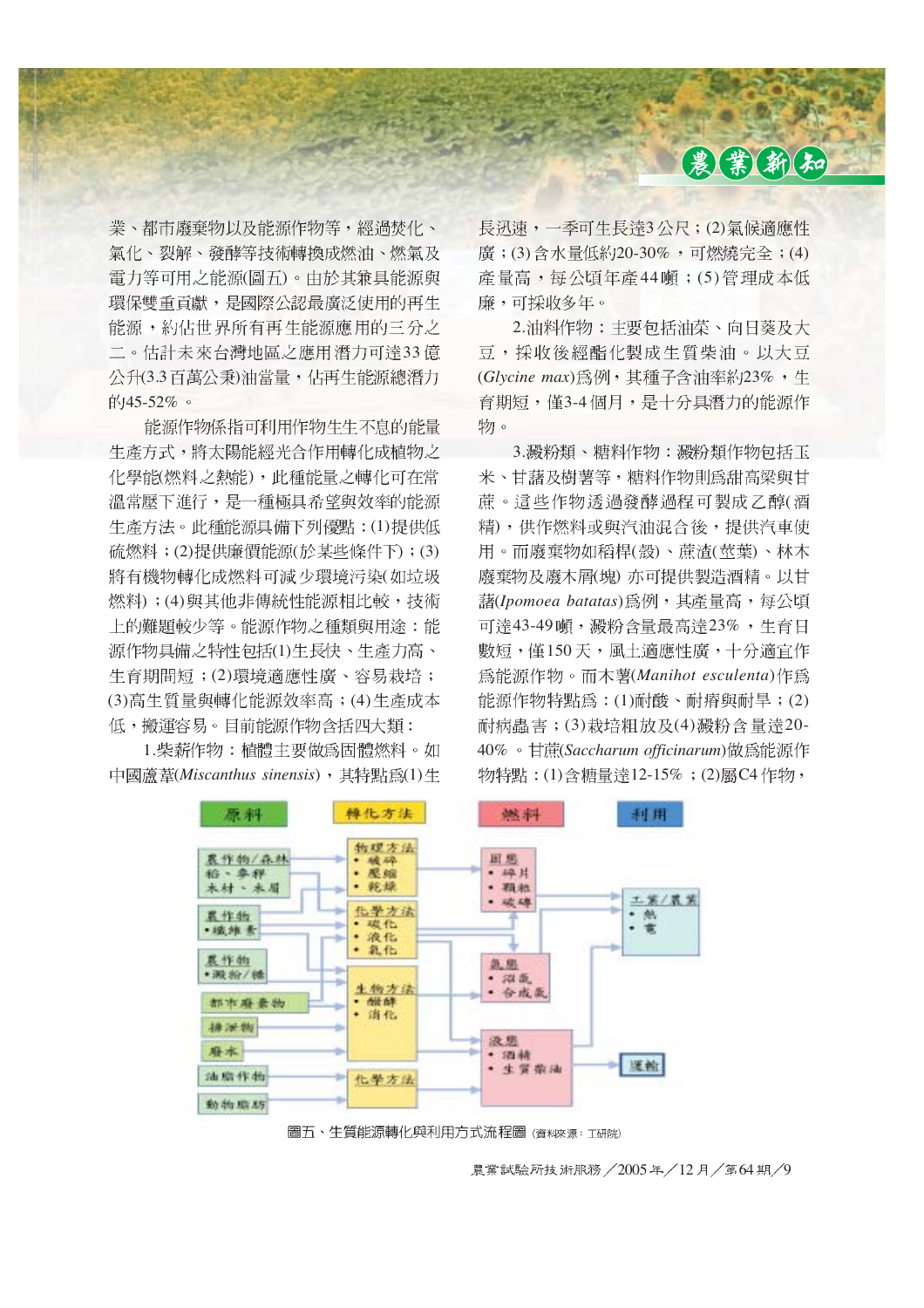總生質量高。甜高粱(Sorgum bicolor)做為能源 作物特點: (1) 萊產量每公頃60-80 噸; (2) 萊部 含糖量高可達18%; (3) 種子產量每公頃4.5-6 噸;(4) 需水量僅甘蔗之1/3;(5) 生育期短, 僅 4個月及(6)以種子繁殖成本低。

4. 藻類作物: 利用其光合作用分解製氫供 作氣體燃料或提煉油脂。

#### 四、國内外生質能源與能源作物之開 發現況

(一)國外發展生質能源現況

國外能源作物種類眾多,主要以生產生 質酒精(Bio-ethanol) 及生產生物柴油(Biodiesel) 兩類為主(圖六): (1) 生產酒精-糖料及 澱粉類作物(如甘蔗、甜高梁、甜菜、甘藷、 工米及穀類等)經發酵生產酒精;(2)生產生物 柴油-高油份含量植物 (包括大豆、向日葵、 花生、油菜籽、棉花籽、胡麻、亞麻、蓖麻、 橄欖、油棕、椰子、油桐等),其抽出的油份 經轉酯化反應(transesterification)程序製成燃 油,可提供作為燃料油,以替代柴油,而其副 產物(甘油)則具有各種商業用涂,如化粧品、 醫療用品、牙膏以及止咳糖漿等等。

1.生質酒精((Bio-ethanol) 酒精汽油(Gashol)

酒精汽車之使用方法:利用富含澱粉與 糖料之植物來生產酒精,其方式有二:一為以 無水酒精方式添加至汽油中使用,稱為乙醇汽 油(Gashol), 通常在酒精含量<10%狀態下, 可不修改引擎即可利用;另一方式爲開發酒精 汽車,利用20%~25% 乙醇汽油,甚至可使用 含水酒精。

酒精汽車之優缺點:汽車使用乙醇汽油之 優點為可降低一氧化碳(CO)排放量20~30%及 (CO $_2$ )排放量25% 可減少鉛化合物、碳氫化合物及氮氧化合物等 有害物質的排放量。目前使用酒精為替代能源 仍有其缺點尙待克服, 包括: (1)使用於車輛之 成本甚高。其主要因素乃是由於車上須增設數 個儲存槽,且燃料槽成本高。另需配備特殊引 擎,又因生產量少而價格甚高。此外,酒精對 一般金屬容器具有腐蝕性,因此必須採用不銹 鋼製燃料系統設備。又因酒精為易燃品,車上 須設防火系統。所以車輛的結構較複雜, 致使 製造成本提高,而其運輸成本高,保險費亦 高。(2)基礎設備成本高。須設個別的專屬加油 系統設備以及特殊儲存槽與洩漏測定器,室內 儲存必須裝設加強通風設備。在加油區須設自 動防火設施。所有加油、修護以及油料儲存區



圖六、國際發展生質能源~生質酒精、生質柴油之趨勢

資料來源: International Energy Agency, Biofuels for Transport: An International Perspective (2004)( 核能研究所

農業試驗所技術服務 / 2005 年 / 12月 / 第 64期 / 10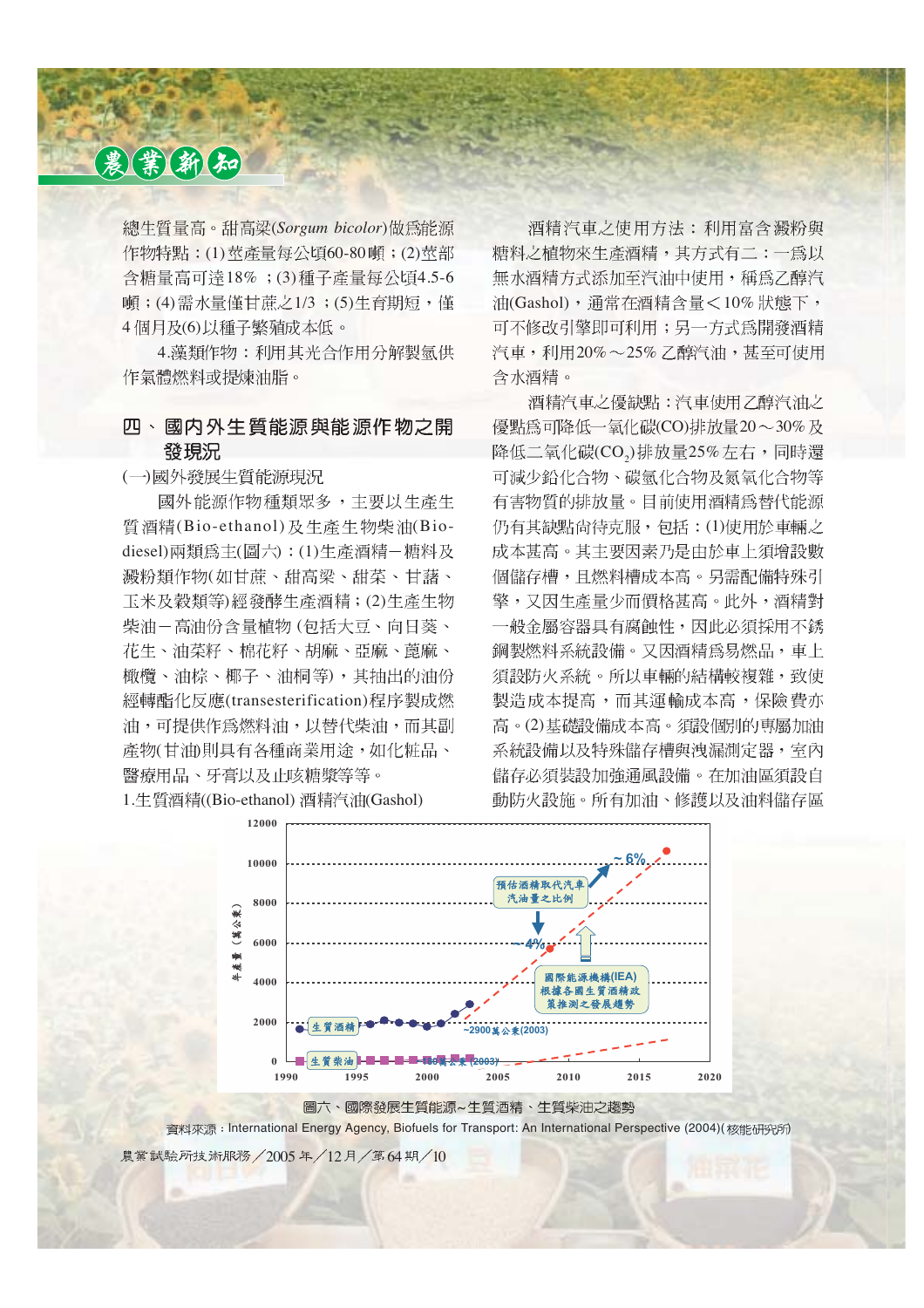的電路有關設備必須為防爆型設施。(3)安全性 低。甲醇蒸氣比空氣重,閃火點(Flash point)較 低。燃燒時其火焰係無色,不易杳看及防範。

巴西是目前為全世界利用酒精能源最有名 的國家(表一),也是目前世界上唯一使用「乙 醇汽油 | 作為汽車燃料的國家, 更是世界上最 早通過立法手段強制推廣「乙醇汽油」的國 家。該國主要利用甘蔗,取其糖份來製造酒 精。早在1931年,就規定所有的汽油都必須添 加2~5%的無水酒精;1966年提高到10%, 1981年提高到20%, 1993年提高到22%, 2002年將上限提高到25%。該國於1973年開 始推動酒精燃料計畫,於1975年開始生產酒 精,初期以20%之體積比率添加於汽油中; 1979年酒精汽車問世,以含水酒精為燃料, 1984年酒精汽車佔94.4%。1991年再次頒佈有 關法令,規定在全國所有加油站的汽油中必須 添加20~24%的無水酒精。並規劃將來朝向全 面以『酒精』作爲『汽油』的替代能源之目標 邁進。

1995-1996年間巴西全國酒精生產量為 126 億公升,76% 為含水酒精(濃度95%), 24% 為無水酒精,其中之97-98% 用做汽車燃 料,其餘使用在工業上。爾後,油價下跌及糖 價上升, 在1997年酒精汽車產量因而跌至谷 底,其比例僅為0.06%。2000年時,酒精汽車 銷售量僅佔巴西全國汽車銷售總量的0.69%, 而2003年時,酒精汽車之銷售量則攀昇為  $6.9\%$ , 約達8萬輛。2003年3月,福特汽車公 司巴西分公司推出首輛『汽油、酒精雙燃料 車』,既可單獨使用汽油或酒精,亦可使用任 意比例的汽油和酒精混合燃料,此類汽車的功 率、價格與同類型普通汽車相當, 2004年銷 售總量達25萬輛以上。此外,巴西的「大 眾」、「通用」和「飛雅特」公司都在2003年 推出可以使用任何比率酒精與汽油混合燃料的 汽車。如今巴西的汽車無須任何改動就可以使 用添加10%無水酒精的乙醇汽油,同樣多的乙 醇汽油可以多跑4~5%的路程。

巴西汽車使用乙醇汽油除了減少環境污 染外, 尚可促進農業生產, 增加就業機會, 經 統計約增加100萬個直接就業機會和50萬個間 接就業機會,其中有62萬人種植甘蔗,共節 省了465億美元進口石油。因而使巴西的甘蔗 種植、酒精生產和酒精利用技術,在世界上居 於領先地位。然近年來,巴國因製糖(轉化為 酒精)原料(甘蔗)短缺,目前正加速淮行利用甜 高粱生產酒精的開發研究。

美國於1978年頒佈'能源發展法案',預 定生產230-3200萬公升(60~480萬加侖)的酒 精燃料。美國能源部預計以下米及甜高粱為生 產能源之主要原料,生產酒精燃料;同時,為 推動使用酒精來代替汽油,並訂定許多優惠稅 法。此外, 2003年美國國會亦已立法要求在 未來10年中,每年在汽油中添加190億公升 (50億加侖)的玉米乙醇。

| 國家 | 酒精汽油規格                            | 2004 酒精年產量<br>[萬公秉) | 生質原料      | 備註                       |
|----|-----------------------------------|---------------------|-----------|--------------------------|
| 美國 | E <sub>10</sub> , E <sub>85</sub> | 1338                | 玉米        | 2004年17 州實施潔淨能源法案        |
| 巴西 | E22, E100                         | 1510                | 甘蔗        | 1975 年頒布國家酒精計畫           |
| 中國 | E <sub>10</sub>                   | 365                 | 穀類 、甘蔗、紙漿 | $\overline{\phantom{0}}$ |
| 歐盟 | E <sub>5</sub>                    | 190                 | 小麥、燕麥、甜菜  | 2004 年實施酒精市場法規           |
| 泰國 | E <sub>5</sub>                    | 28                  | 木薯、甘蔗、稻米  | 2007 年推行E10 酒精汽油         |
| 日本 | E3, E10                           | 12                  | 廢木料       | 1983 年實施燃料酒精計畫           |
|    |                                   |                     |           | 2004年自巴西進□14.9萬公秉酒精      |

表一、國際使用酒精汽油之現況

農業試驗所技術服務 / 2005年/12月/第64期/11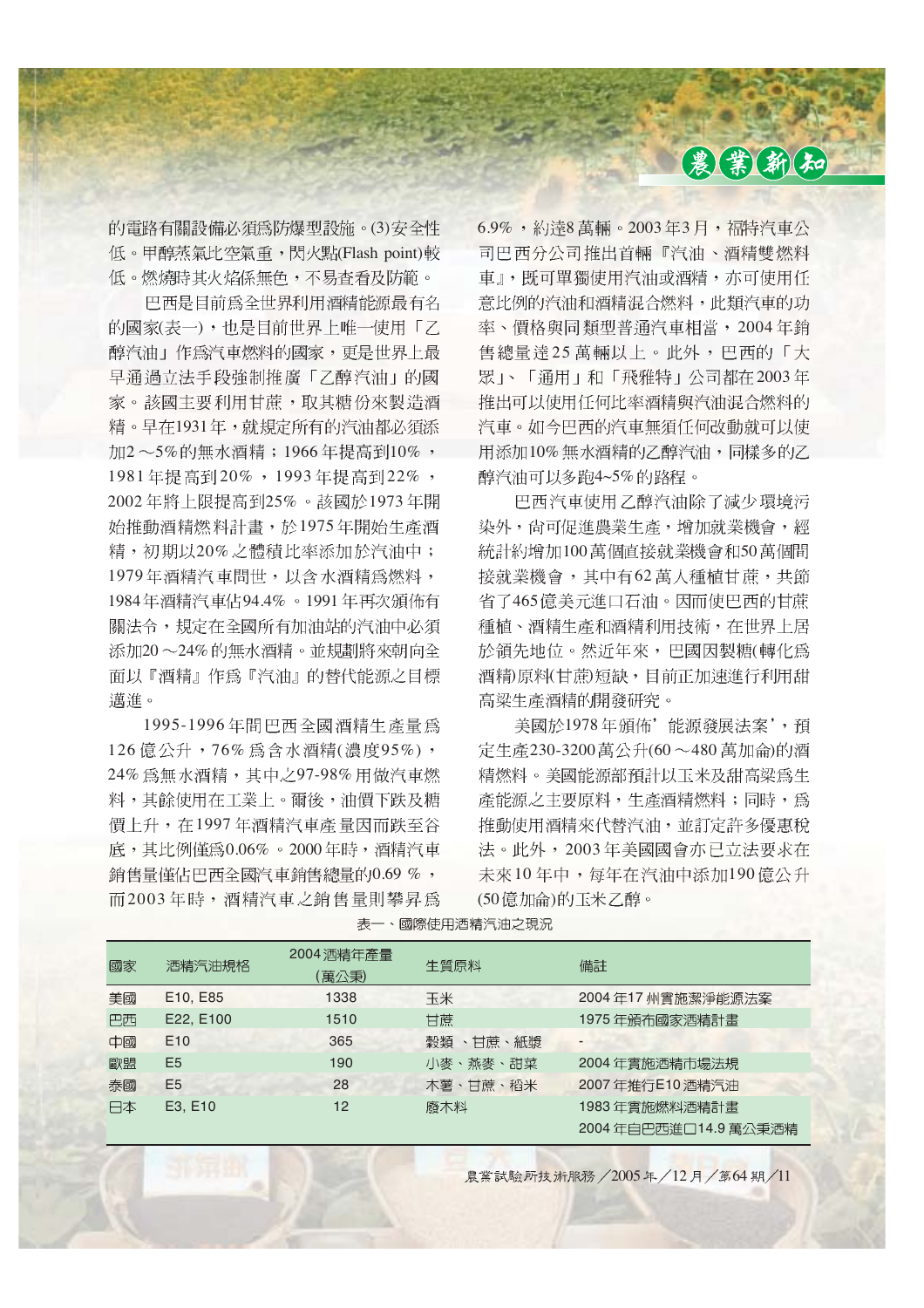歐盟於1993年大力推動乙醇汽油計書, 要求成員國在汽油燃料中添加5%酒精。英 國、德國、法國、義大利等主要歐盟國家都制 訂了相應的替代能源計劃,以甜高梁及穀類作 物生產酒精能源。歐洲其他國家,如奧地利則 利用渦剩之小麥自行釀製酒精。



圖七、大豆原油轉換生物柴油產品



圖八、生質柴油之成品



圖九、生質柴油車加油

農業試驗所技術服務 / 2005年 / 12 月 / 第64 期 / 12

在澳洲方面,澳大利亞利用甘蔗、小麥 及玉米等作物生產能源,或由木材加工副產品 等原料釀製酒精。在紐西蘭方面,利用甜菜、 下米製造能源,種植面積預計每年可達70~ 130萬公頃。

南非則擬利用樹薯及甘蔗為原料,進行龐 大植物能源發展計書,將在能源植物栽培中心 地區, 興建13座釀造酒精加工廠, 預估年產酒 精約520億公升(13,700百萬加侖)。此外,向日 葵油已完全取代了柴油供曳引機使用。

在亞洲方面,泰國利用生產過剩之植物 原料, 句括樹薯、玉米、高粱、甘蔗、糖蜜及 米等製造酒精。菲律賓則以甘蔗為原料生產酒 精, 1989年生產950百萬公升(244百萬加 命), 該國並已將椰子油與柴油混合成為椰子 柴油(cocodiesel),供軍方車輛使用。

除上述諸國外,蘇丹、肯亞、多明尼加 及牙買加等國,亦積極地發展生產酒精之生質 能源。

2.生物柴油(Bio-diesel)(圖七、八、九)

生物柴油之合成與優缺點: 主要是將 動、植物油脂經由轉酯化反應生成甲基酯 (methyl ester)。其優點為(1)因其燃燒特性和石 化柴油相近,可以任意比率與石化柴油混和使 用。(2)不需對柴油引擎進行任何調整,生物 柴油可直接取代石化柴油做為柴油車的燃料; (3)其閃火點較石化柴油高,其運送與儲存的 安全性亦較高。(4)生物柴油燃燒更完全,且 廢氣中不含硫,可有效改善柴油引擎的廢氣排 放品質,是一種優質與環保的再生能源,能減 低空氣污染, 符合永續發展的宗旨。有關生物 柴油的轉化合成,如將100公斤之植物油與10 公斤之甲醇(或乙醇)混合,以氫氧化鈉或甲醇 納(Sodium methoxide)做為觸媒(鹼或酸劑),大 約於63℃混合攪拌予以交酯化反應2小時,即 可得到100公斤生物柴油及10公斤之甘油。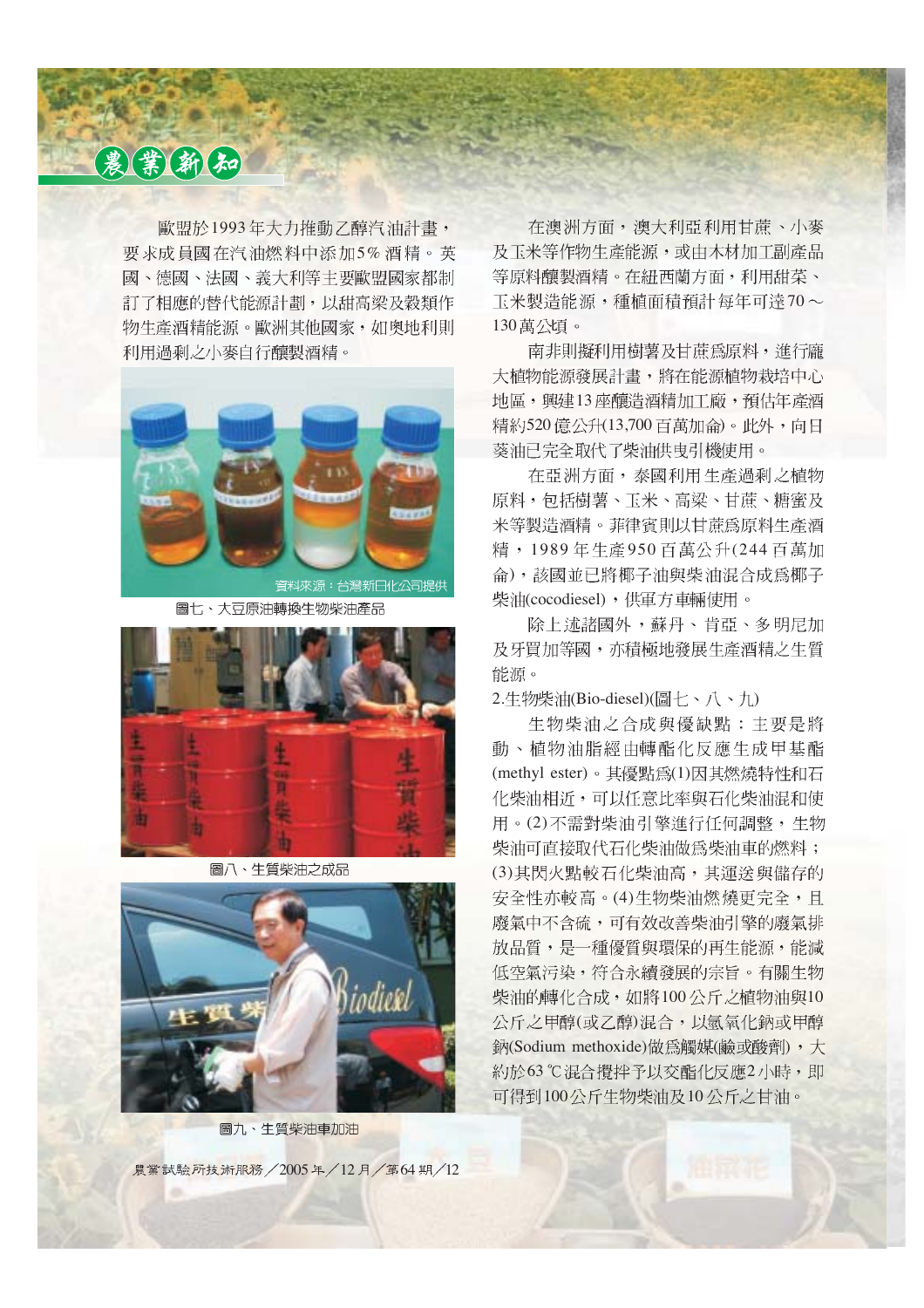

生物柴油之特色: (1) 十六烷值(cetane

number)較高。(2)無毒性、可再生(renewable), 而且生化可分解性(Biodegradable)良好,可避 免污染空氣,因此對人類健康與生態環保性均 甚良好。(3)閃火點(Flash point)較高,為118℃ (石化柴油為52°C), 因此安全性佳。(4)不含芳 香族烴類成份,不具致癌性;此外,亦不含 硫、鉛、鹵素等有害物質。(5)運轉效率與石化 柴油類相同,而無不及。(6)不需修改柴油引 擎,可直接添加使用;同時加油站無需另增設 加油設備、儲存設備、保養設備,以及人員的 特殊技術訓練等。(7)可做為添加劑促進燃燒效 果,而其本身亦爲燃料,因而具有雙重效果。 (8) 為密閉型的碳循環(Carbon cycle), 可永續運 用,並改善柴油引擎排放廢氣的品質。其排放 廢氣中之黑煙、碳氫化物、微粒子以及一氧化 碳量甚少,有利生態環保(包括人身健康、溫 室效應等)。(9)可替代部份石化柴油, 節省石 油淮口量及外匯,自行設廠生產又可增加就業 機會,並可以"回收食用油"做為原料,以利 廢棄油脂的資源再利用化,一舉數得。(10)目 前生物柴油業經美國食品藥物管理局(FDA)及 美國環保署(EPA)認可,為清潔環保新替代燃 料或燃料添加劑,是未來替代燃料之主流。

歐盟為最早大力生產與使用生物柴油的 區域,在1994年已生產22萬多公噸生物柴 油,以義大利,法國、德國為主。到1997年 時,全球的生物柴油生產量約爲每年70萬公 噸,其中58萬公噸係由歐盟所生產,佔有率 約為85%。

法國將150萬公頃之食用農場用地轉作油 菜,其生產之生物柴油可替代該國5%石化柴 油,提供公車、卡車及發電廠使用。義大利則 從1991年起,有19個都市的公車開始使用生 物柴油,已進行52萬公里的運轉。而德國於 1996年時,全國已設有500個生物柴油加油 站,可全面供應,其消費已達8,000公噸。在

奥地利,生物柴油則用於農業及林業設施,以 及湖泊與河川的休閒游艇。歐盟並於1996年 在奥地利首都維也納召開第二屆歐洲生化燃料 (包括生化柴油、生化酒精、天然氣等)研討 會,計有29個國家400多位專家參與討論,並 提議歐盟各國擴大利用休耕地,以增產' 菜籽 油'供為製油原料,到2005年要達成5%市場 佔有率的目標。

美國主要以大豆油生產生物柴油,1992 年生產量為136,000公升,1999年遽增為2300 萬公升,主要供州政府的公車與卡車使用; 2002年生產量達3,000萬公升。美國在1970年 認可第一個聯邦清潔空氣措施,制定油煙廢氣 排放標準。1980年代,訂定國家能源政策, 以促進生產'可再生兼可生物分解的資源'爲 目標。1992年,頒佈能源政策條例措施法案 (EPACT, Energy Policy Act), 規定政府機關必 須購置可採用替代燃油的車輛,並且設立專款 購置市區公車與校車, **並大力**官導生物柴油等 替代燃油的優點。1993年規定所有行駛高速 公路之柴油車輛(約需760億公升燃油)必須採 '清潔的燃油 (clean diesel)  $0.05, %$ 以下, 十六烷值最少為40。然而, 1993年時之生物柴油價格約為7.6~9.5 美元/公 升, 遠比2.5~2.65 美元/公升的石化柴油為昂 貴,致無法吸引消費者使用。1995年美國能 源部(U.S. DOE)正式公佈'清潔生物柴油'為 替代燃油;至2004年通過生物柴油減稅優惠 案,消費稅的優惠額為'每加1%替代燃油, 優惠一美分(One penny)'。2005年,全美國有 400個以上的車隊使用替代燃油,大約有200 個加油站供應此種清潔替代燃油,而有1,000 個以上的石油經銷商在全美國各地均予銷售。

目前,全世界的生物柴油年產量已超過 250萬噸以上,其中歐洲佔80%以上,而德國 是生質柴油發展最先進的國家,產能招過110 萬公噸/年。綜合言之,歐洲地區主要以'菜

農業試驗所技術服務 / 2005年/12月/第64期/13